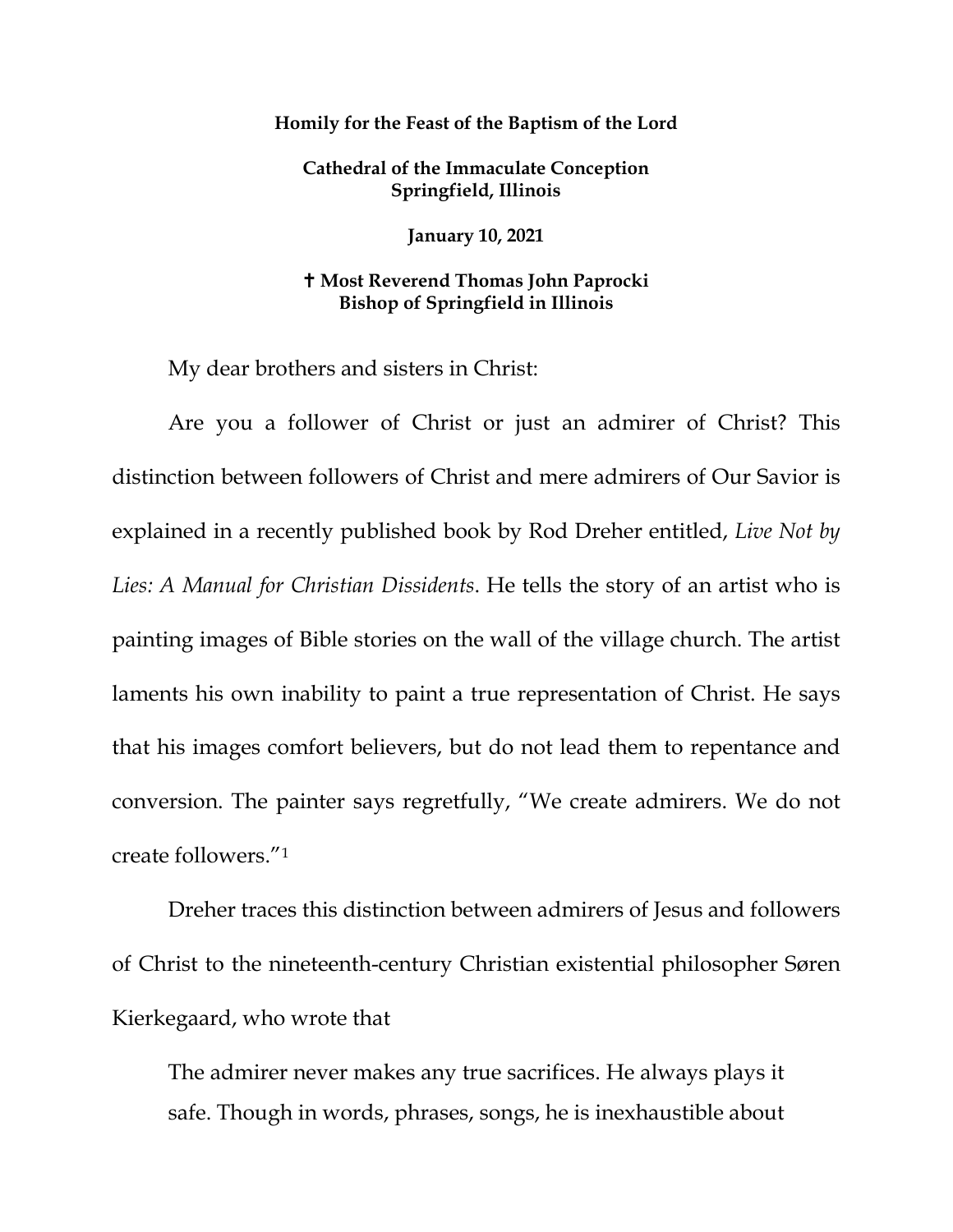how highly he prizes Christ, he renounces nothing, will not reconstruct his life, and will not let his life express what it is he supposedly admires. Not so for the follower. No, no. The follower aspires with all his strength to be what he admires.<sup>[2](#page-6-1)</sup>

In other words, as Dreher puts it, "Admirers love being associated with Jesus, but when trouble comes, they either turn on him or in some way try to put distance between themselves and the Lord. The admirer wants the comfort and advantage that comes with being a Christian, but when times change and Jesus becomes a scandal or worse, the admirer folds. . . . The follower recognizes the cost of discipleship and is willing to pay it."[3](#page-6-2)

Three years ago, on the Solemnity of Christ the King, we concluded our Fourth Diocesan Synod at which representatives from each of our 129 parishes voted overwhelmingly to declare that the "mission of the Roman Catholic Diocese of Springfield in Illinois is to build a fervent community of intentional and dedicated missionary disciples of the Risen Lord and steadfast stewards of God's creation who seek to become saints. Accordingly, the community of Catholic faithful in this Diocese is committed to the discipleship and stewardship way of life as commanded by Christ Our Savior and as revealed by Sacred Scripture and Tradition."[4](#page-6-3)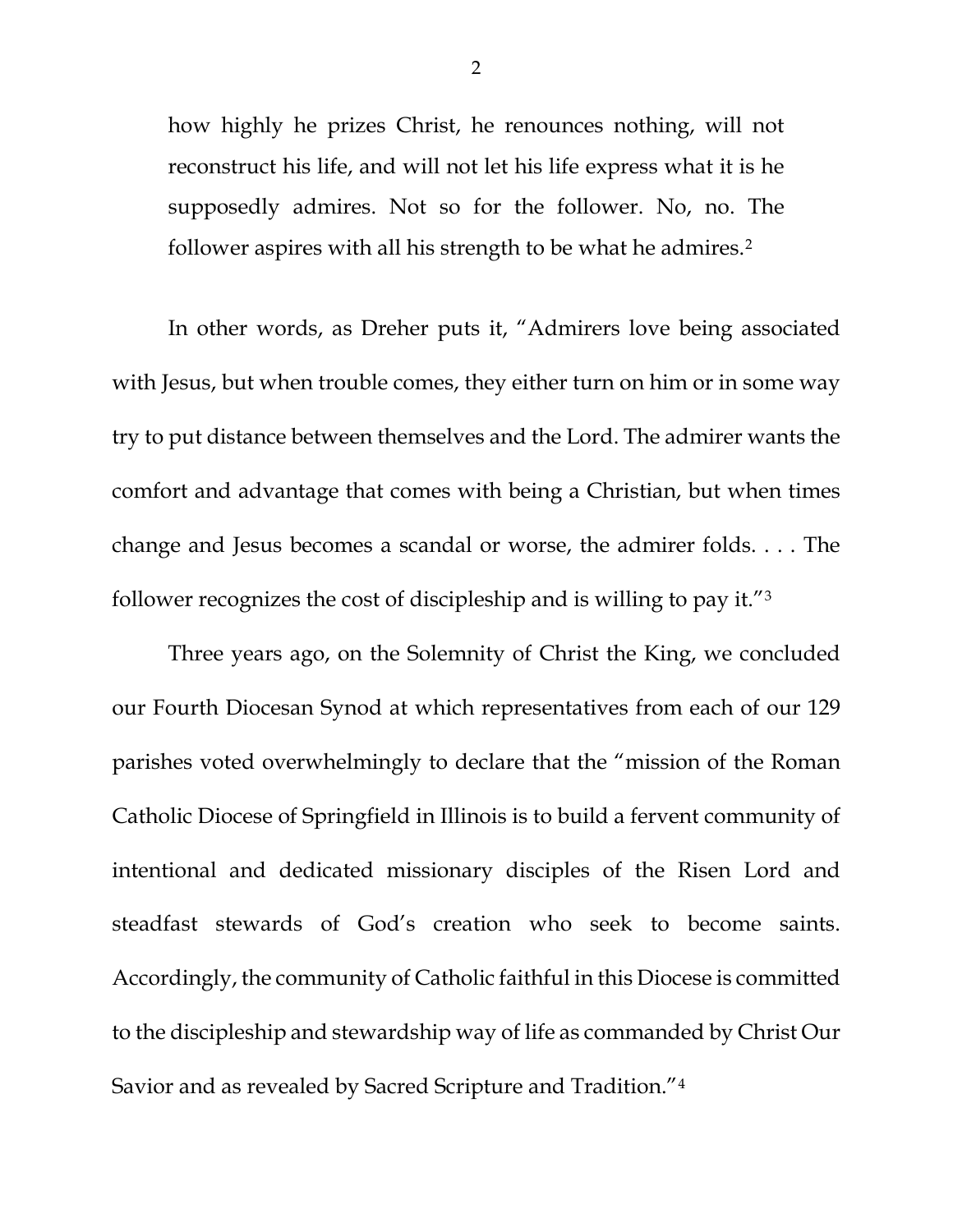The fourth Declaration of our Fourth Diocesan Synod declared, "To be a disciple means to accept Jesus Christ as one's Lord and Savior. Disciples are those who 'make a conscious, firm decision, carried out in action, to be followers of Jesus Christ no matter the cost to themselves.'[5](#page-6-4) Catholic discipleship refers to a committed approach to living a Christian life within the Catholic Church."[6](#page-6-5)

Today the Church celebrates the Feast of the Baptism of the Lord. Obviously, the Son of God did not need to be baptized, but He asked to be baptized by St. John the Baptist to provide an example for us on the significance of being baptized. At the moment of Christ's baptism, as we heard in today's Gospel passage, the voice of God the Father came from the heavens, "You are my beloved Son; with you I am well pleased" (Mark 1:11).

On the day of our baptism, we too are adopted as sons and daughters of God. As such, we are also beloved by God, who is pleased to welcome us into His family. As Jesus loves His Father, we are called to love God as well.

Today's second reading from the First Letter of Saint John tells us that "the love of God is this, that we keep his commandments" (1 John 5:3). I have heard some Christians congratulate themselves on being good Christians because they have not murdered anyone or robbed a bank. Murder and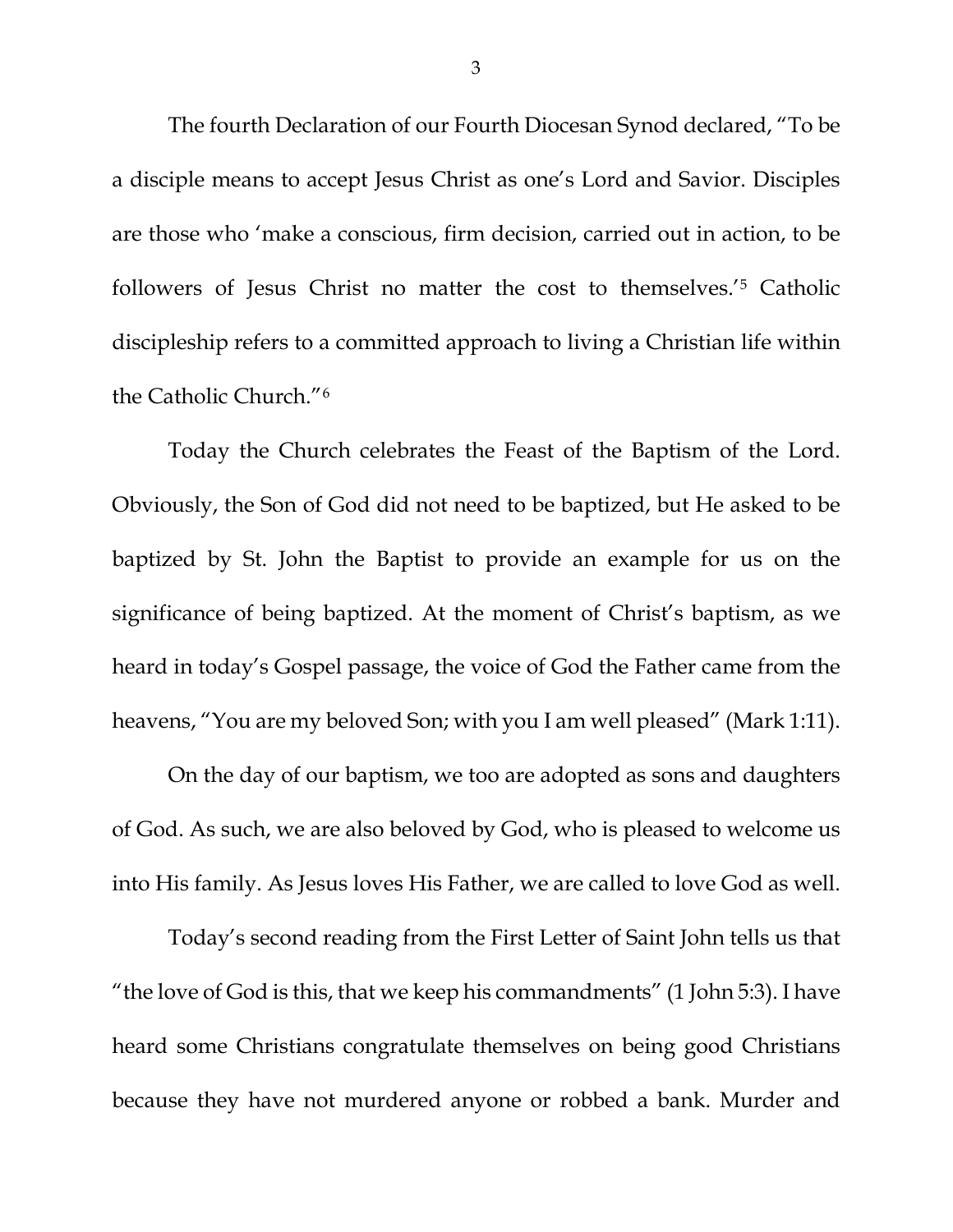robbery involve a couple of very important commandments, but there are eight more commandments in the Decalogue besides those two. The Third Commandment, for example, says "to keep holy the Sabbath." For Catholics, that means to go to Mass every Sunday. Does a person really love God if he or she goes to Mass only when it is convenient but not every Sunday? Is such a person truly a follower of Jesus, or just an occasional admirer?

Here is a more difficult test of discipleship. In his Sermon on the Mount, Jesus gave us this commandment:

You have heard that it was said, "You shall love your neighbor and hate your enemy." But I say to you, love your enemies, and pray for those who persecute you, that you may be children of your heavenly Father, for he makes his sun rise on the bad and the good, and causes rain to fall on the just and the unjust. For if you love those who love you, what recompense will you have? Do not the tax collectors do the same? And if you greet your brothers only, what is unusual about that? Do not the pagans do the same? So be perfect, just as your heavenly Father is perfect.[7](#page-6-6)

As children of our heavenly Father, we are commanded to love our enemies. Indeed, this remarkable teaching is what distinguished the first Christians and set Christianity apart from other religions. If followers of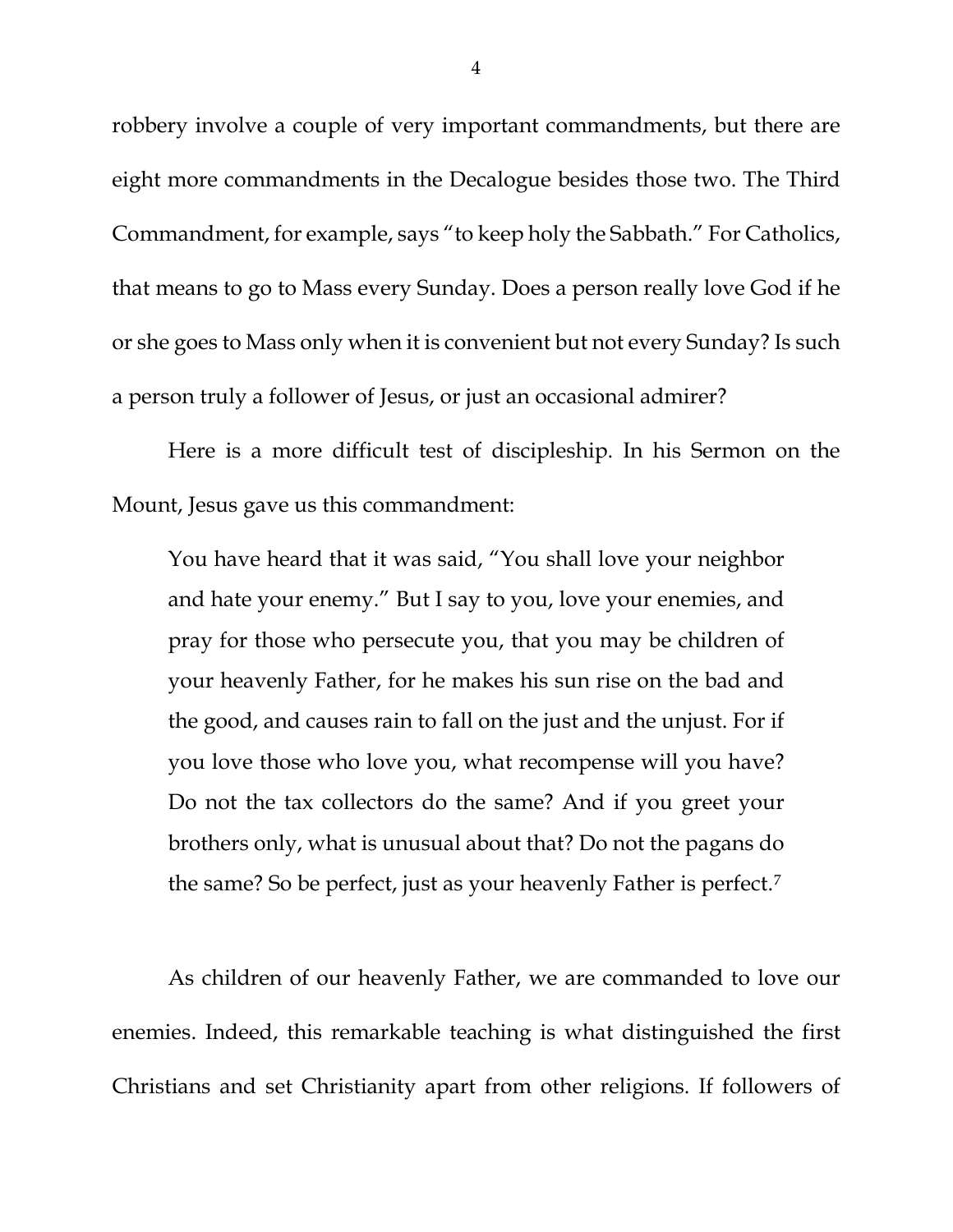Christ really loved their enemies, this love would be contagious, more people would to be inspired to become Christians, and we would live in a peaceful world. Unfortunately, too many people who call themselves Christian do not live by this fundamental commandment. As G.K. Chesterton said, "The Christian ideal has not been tried and found wanting. It has been found difficult; and left untried."[8](#page-6-7)

Are you a follower of Christ or just an admirer of Christ?

If you think that you are very good at loving your enemies and therefore are a true follower of Christ, I pose this question to you:

If you voted for Joe Biden for President, can you say that you love Donald Trump and his supporters?

If you voted to re-elect Donald Trump, can you say that you love Joe Biden and his supporters?

The question makes people uncomfortable because we tend to equate love with a warm feeling of affection. Loving someone does not mean, however, that you must agree with them or even like them. Love involves something much more profound than that. Saint Thomas Aquinas said that "to love is to will the good of the other."[9](#page-6-8)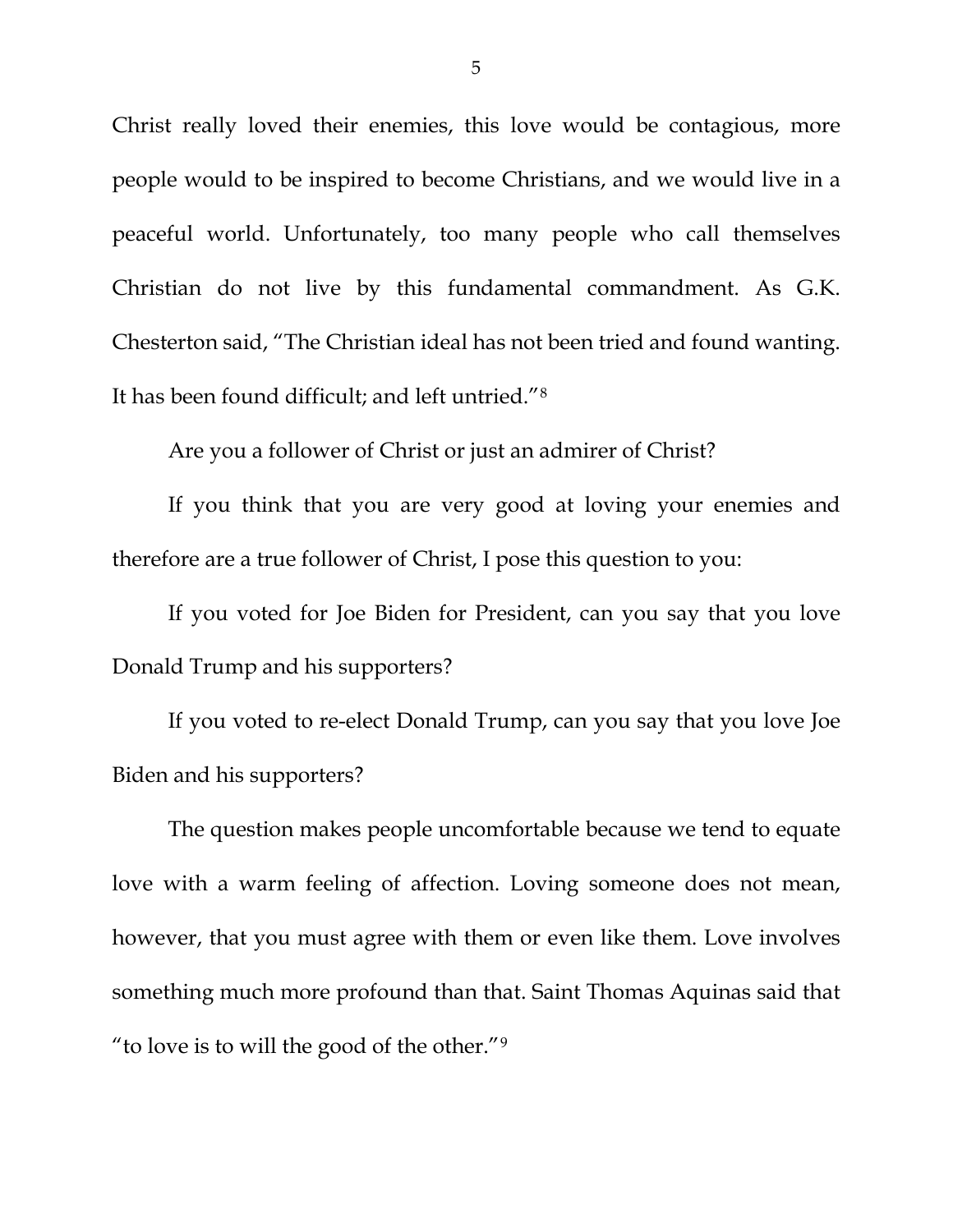Even if you do not have warm feelings of affection for your enemies, you can still pray for and seek the good for that person. In politics, rather than seeking the destruction of your opponents, people with different views should earnestly strive for the conversion of their adversaries through reason and persuasion, not through violence.

Our country has been rocked by violence from both the left and the right over the last several months and indeed during this past week. As a nation, we have strayed far from the Judeo-Christian roots of our founders. The first amendment of the United States Constitution protects "the right of the people peaceably to assemble, and to petition the Government for a redress of grievances." We need to reemphasize the word "peaceably" in exercising that right.

Just a little over two weeks ago, we celebrated the birth of Our Savior, whose coming was foretold by the prophet Isaiah: "For a child is born to us, a son is given to us; upon his shoulder dominion rests. They name him Wonder-Counselor, God-Hero, Father-Forever, Prince of Peace" (Isaiah 9:5). Christ is the Prince of Peace. If we want to live in a peaceful world, we must be true followers of the Prince of Peace, not just admirers from a distance. We must love one another, even our enemies, for God has written a law upon

6